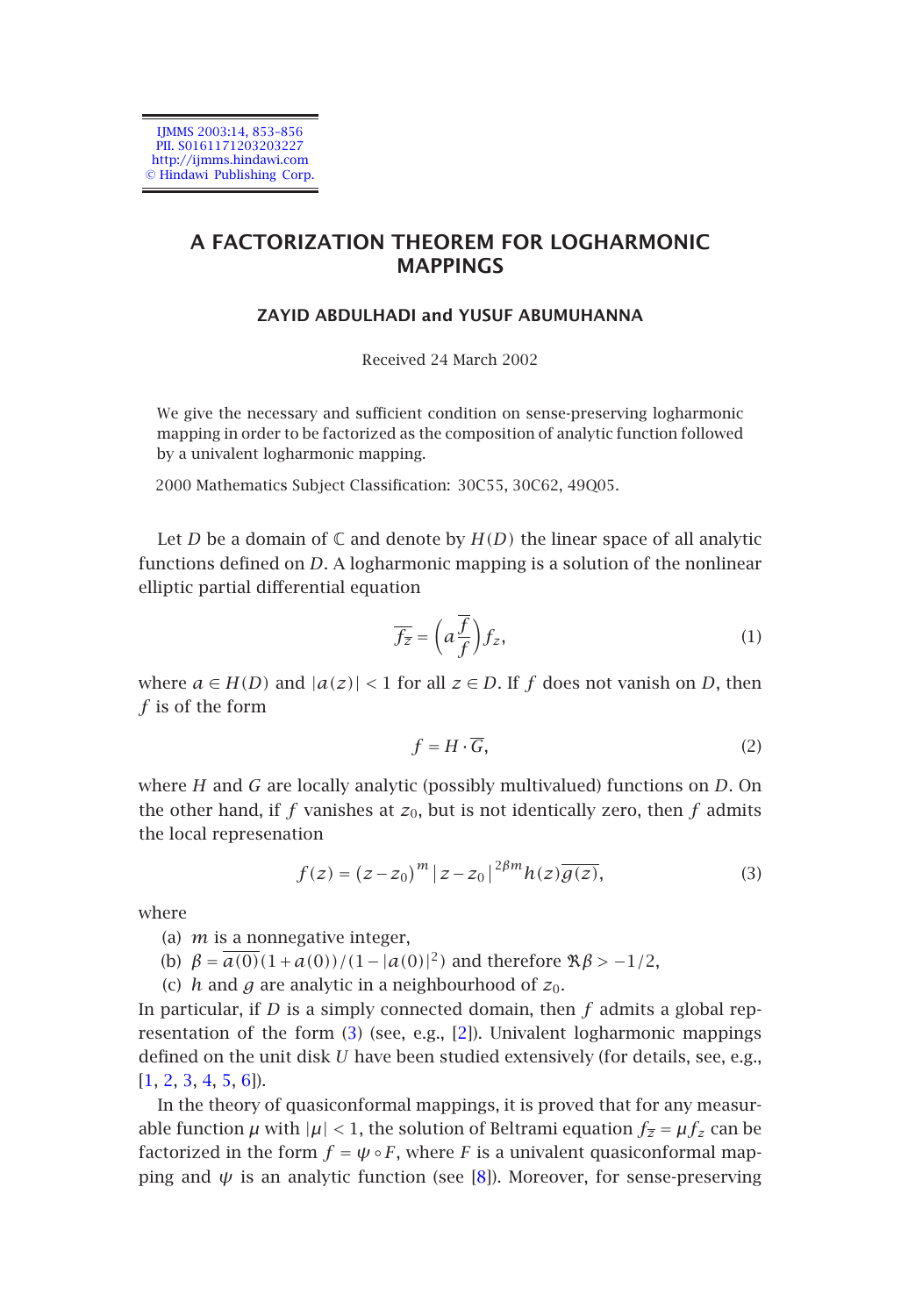#### 854 Z. ABDULHADI AND Y. ABUMUHANNA

harmonic mappings, the answer was negative. In [7], Duren and Hengartner gave a necessary and sufficient condition on sense-preserving harmonic mapping *f* for the existence of such factorization. Since logharmonic mappings are preserved under precomposition with analytic functions, it is a natural question to ask whether every sense-preserving logharmonic mapping can be factorized in the form  $f = F \circ \phi$  for some univalent logharmonic mapping *F* and some analytic function *φ*.

It is instructive to begin with two simple examples.

**EXAMPLE 1.** Let *f* be the logharmonic mapping  $f(z) = z^2/|1-z|^4$  defined on the unit disc *U*. Then *f* is sense-preserving in *U* with dilatation  $a(z) = z$ . We claim that *f* has no decomposition of the desired form in any neighborhood of the origin. Suppose on the contrary that  $f = F \circ \phi$ , where  $\phi$  is analytic near the origin and *F* is univalent logharmonic mapping on the range of  $\phi$ . Then *F* is sense-preserving because *f* is. Without loss of generality, we suppose that  $\phi(0) = 0$ . Then *F* has a representation  $F = \zeta H(\zeta) \overline{G(\zeta)}$ , where *H* and *G* are analytic and have power series expansion

$$
H(\zeta) = \sum_{n=0}^{\infty} A_n \zeta^n, \qquad G(\zeta) = \sum_{n=0}^{\infty} B_n \zeta^n,
$$
 (4)

where  $|A_0| = |B_0| = 1$ .

Since the analytic part of *f*(*z*) is  $\phi$ (*z*)*H*( $\phi$ (*z*)) =  $z^2/(1-z)^2$ , the function *φ* must have an expansion of the form

$$
\phi(z) = c_2 z^2 + c_3 z^3 + \cdots. \tag{5}
$$

It follows that  $G \circ \phi$  has an expansion of the form  $B_0 + C_1 z^2 + C_2 z^3 + \cdots$ . However, the given form of *f* shows that  $G(\phi(z)) = 1/(1-z)^2 = 1 + 2zz +$  $3z<sup>2</sup> + \cdots$ , this leads to contradiction. Hence, *f* has no factorization of the form  $f = F \circ \phi$  of the required form in any neighborhood of the origin.

**EXAMPLE 2.** Let  $f(z) = z^2 |z^2|$  be defined in the unit disc *U*. Now, *f* is sensepreserving logharmonic mapping in *U* since the dilatation  $a(z) = 1/3$ . But here *f* has the desired factorization  $f = F \circ \phi$ , with  $F(\zeta) = \zeta |\zeta|$  and  $\phi(z) = z^2$ .

Now, we state and prove the factorization theorem.

**Theorem <sup>3</sup>.** *Let f be a nonconstant logharmonic mapping defined on a domain D* <sup>⊂</sup> <sup>C</sup> *and let a be its dilatation function. Then, f can be factorized in the form*  $f = F \circ \phi$ *, for some analytic function*  $\phi$  *and some univalent logharmonic mapping F if and only if*

(a)  $|a(z)| \neq 1$  *on D*;

(b)  $f(z_1) = f(z_2)$  *implies*  $a(z_1) = a(z_2)$ *.* 

*Under these conditions, the representation is unique up to a conformal mapping; any other represenation*  $f = F_1 \circ \phi_1$  *has the form*  $F_1 = F \circ \psi^{-1}$  *and*  $\phi_1 =$ *ψ*◦*φ for some conformal mapping defined on φ(D).*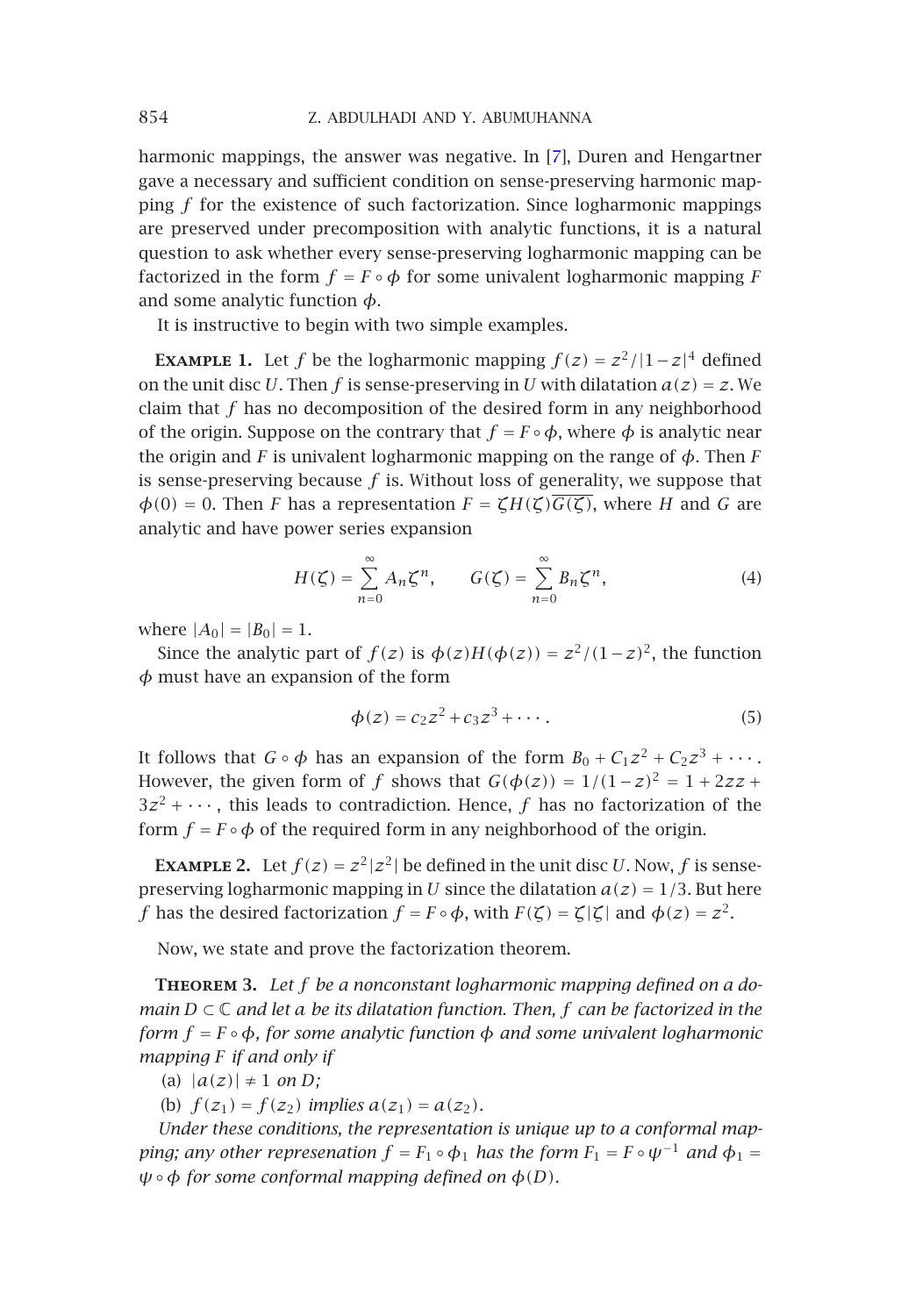#### A FACTORIZATION THEOREM FOR LOGHARMONIC MAPPINGS 855

**PROOF.** Suppose that  $f = F \circ \phi$ , where *F* is a univalent logharmonic mapping and *φ* is an analytic function. Let *A*(ζ) be the dilatation function of *F*. Then simple calculations give that  $f_z = F_w(\phi)\phi', f_{\overline{z}} = F_{\overline{w}}(\phi)\overline{\phi'},$  and  $a(z) =$ *A*( $\phi(z)$ ). Since *F* is univalent, the Jacobian is nonzero and hence  $|a(z)| =$  $|A(\phi(z))| \neq 1$  (see [2]). Also, *F* is univalent and  $f(z_1) = f(z_2)$  implies that  $\phi(z_1) = \phi(z_2)$ . Hence,  $a(z_1) = a(z_2)$ .

Next, suppose that the two conditions are satisfied. We want to show that *f* can be factorized in the form  $f = F(\phi)$ . This is equivalent to finding a univalent continuous function *G* defined on *f (D)* so that *G*◦*f* is analytic. In view of the Cauchy-Riemann conditions, this is equivalent to

$$
(G_w b + G_{\overline{w}}) \overline{f_z} = 0, \tag{6}
$$

where  $b(z) = \overline{a(z)}(f(z)/\overline{f(z)}) = f_{\overline{z}}/\overline{f_z}$ .

Hence,  $-b(f^{-1}(w)) = G_{\overline{w}}/G_w$ . Let  $\mu(w) = G_{\overline{w}}/G_w$ . Now, we show that  $\mu$  is well defined. Suppose that  $f(z_1) = f(z_2) = w$ . Then, as  $b(z_1) = a(z_1)(f(z_1)$  $\overline{f(z_1)}$ ,  $b(z_2) = \overline{a(z_2)}(f(z_2)/\overline{f(z_2)})$ , and  $a(z_1) = a(z_2)$ , it follows that  $b(z_1) =$ *b*(*z*<sub>2</sub>). Hence,  $\mu(w)$  is well defined and  $|\mu(w)| \neq 1$  for all  $w \in f(D)$ .

Let  ${D_n}$  be an exhaustion of *D*,  $\Omega_n = f(D_n)$  and let  $\mu_n$  be the restriction of *μ* to Ω<sub>*n*</sub>. Extend *μ<sub>n</sub>* to  $\overline{\mathbb{C}}$  by assuming that *μ<sub>n</sub>* ≡ 0 on  $\mathbb{C}\setminus\Omega_n$ . Then the Beltrami equation  $G_{\overline{w}} = \mu_n G_w$  has a quasiconformal solution  $G_n$  from  $\mathbb C$  on  $\mathbb C$ , see [8]. Let  $G_n(\infty) = \infty$ , then  $G_n$  is a homeomorphism on  $\overline{\mathbb{C}}$ . Replace the solution  $G_n$ with the solution

$$
H_n(w) = \frac{G_n(w) - G_n(w_0)}{G_n(w_1) - G_n(w_0)},
$$
\n(7)

where  $w_0, w_1 \in \Omega_1$  and  $w_1 \neq w_0$ . This is possible because *f* is not constant on  $D_1$ . Then,  $H_n$  is also a homeomorphic solution to the Beltrami equation, normalized to satisfy  $H_n(w_0) = 0$ ,  $H_n(w_1) = 1$ , and  $H_n(\infty) = \infty$ . This and the fact that each  $H_n$  is *K*-quasiconformal mapping on  $\Omega_i$  imply that  $H_n$  converges locally uniformly to a *<sup>K</sup>*-quasiconformal mapping *<sup>H</sup>* on <sup>Ω</sup>*j* . It follows that *<sup>H</sup>* is a homeomorphism on <sup>Ω</sup> and *H* satisfies the equation

$$
H_{\overline{w}} = \mu H_w \quad \text{on } \Omega. \tag{8}
$$

Hence,  $\phi = H \circ f$  is analytic in *D*.

Next, we show that  $F = H^{-1}$  is logharmonic mapping. Note that  $f = F \circ \phi$ was assumed to be logharmonic in *D*. Then, near any point  $\zeta = \phi(z)$  where  $\phi'(z) \neq 0$ , we can then deduce that  $F = f \circ \phi^{-1}$  is logharmonic, where  $\phi^{-1}$ is a local inverse. But *F* is locally bounded, so the (isolated) images of critical points of  $\phi$  are removable, and *F* is logharmonic mapping on  $\phi$ (*D*).

Finally, we prove the uniqueness. Suppose that  $f = F \circ \phi = F_0 \circ \phi_0$ . If we let  $G_0 = F_0^{-1}$ , then  $G_0 \circ f = \phi_0$  is nonconstant and analytic, and  $G_0 \overline{w} = \mu G_0 w$ . But the solution of this Beltrami equation is unique; hence,  $G_0 = G$ . This completes the proof of the theorem. the proof of the theorem.